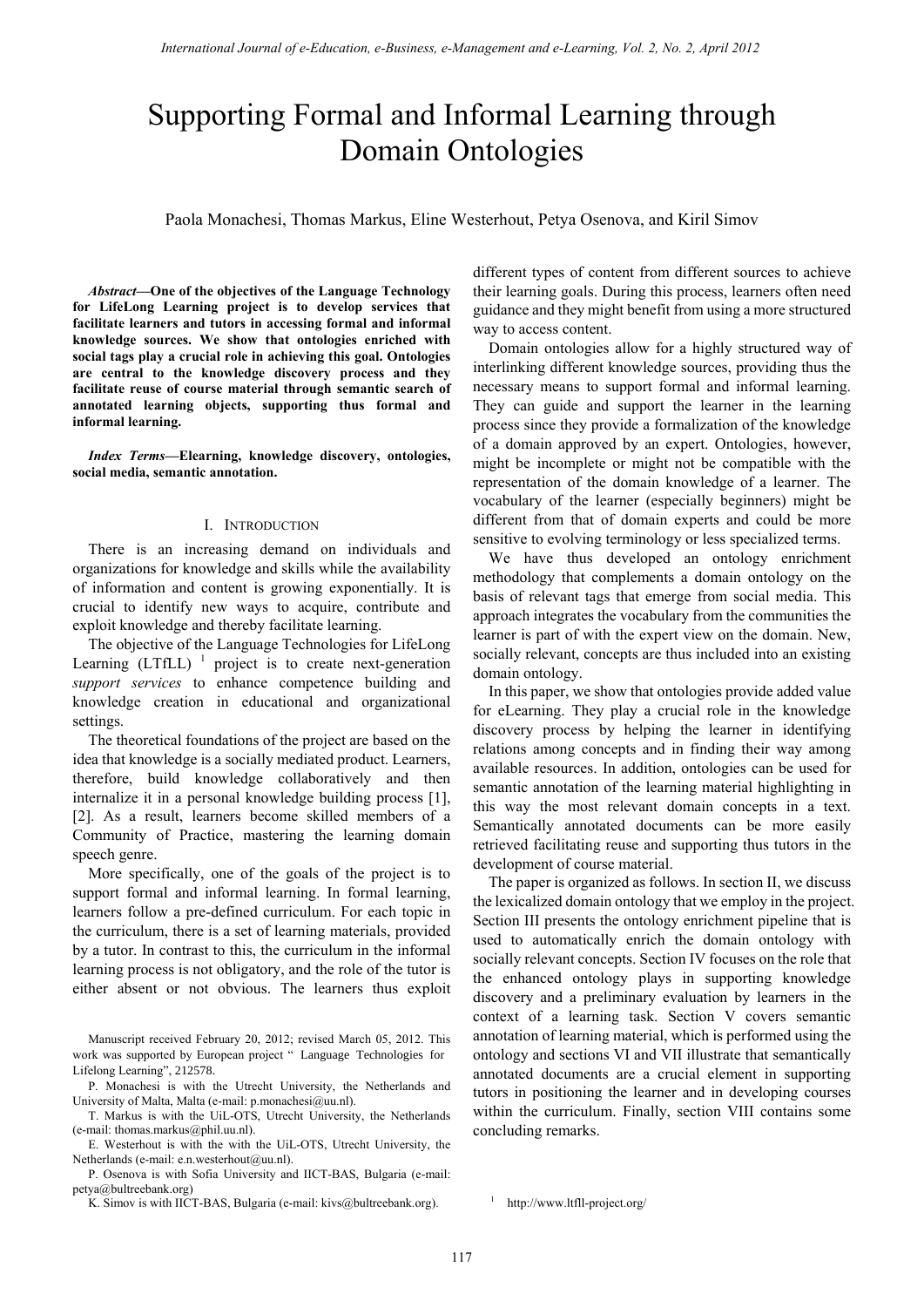## II. LEXICALIZED DOMAIN ONTOLOGIES

A domain ontology represents a formalization of the most relevant concepts of a domain. Therefore, it can be of high value in the learning process since it can guide the learner in acquiring new knowledge. The ontology provides an overview of the concepts the learner should master to be an expert in a given area and the way the various concepts are related to each other. In addition, through semantic annotation (on the basis of a domain ontology) of learning material, it is possible to highlight the most relevant concepts in a text and facilitate thus learning.

In the LTfLL project, we have chosen the domain of *computing* and we have employed an ontology manually developed in a previous project (i.e. Language technology for eLearning  $-LT4eL$ ,<sup>2</sup> as starting point. It was developed on the basis of the most relevant terms extracted from a corpus of learning objects. Based on these terms, relevant concepts have been created which constitute the backbone of the domain ontology.

The domain ontology has been mapped to an upper ontology ( $DOLCE - [3]$ ) with the positive consequence that relations already encoded in the upper ontology are inherited in the domain ontology. The mapping to the upper ontology involved OntoWordNet [4] that is a version of WordNet restructured in accordance to DOLCE.

In the literature, various approaches have been proposed to carry out the mapping task between concepts and terms [5]. Most of them consider the multilingual lexicons as a starting point and then try to establish connections to concepts. We have assumed an alternative approach to link the ontology to the lexicons that is very close to the LingInfo mode [6]. The lexicalized ontology contains thus information about the relation between a given concept and its various lexicalizations (i.e. terms or lexicalized phrases) in a given language.

The ontology contains 1002 domain concepts, 169 concepts from OntoWordNet and 105 concepts from DOLCE Ultralite.

### III. ENHANCING ONTOLOGIES WITH SOCIAL TAGGING

Ontologies can play an important role within eLearning applications. They can facilitate (multilingual) retrieval and reuse of content for course creation as well as mediate access to various sources of knowledge.

Ontologies, however, might be too static since they only model the knowledge of the domain at a fixed point in time. Ontologies might therefore become outdated or might not correspond to the current representation of the domain knowledge available to the learner.

In the LTfLL project, we envisage a solution to these shortcomings by merging the dynamic knowledge provided by tagging, which is available through social media applications (i.e. Delicious) with the static formal knowledge provided by domain ontologies. Thus, we can include not only the expert view of a given domain, which might be shared by advanced learners, but also the view of beginners

<sup>2</sup> http://www.lt4el.eu

who are probably using a less specialized terminology. In addition, we are able to enrich ontologies automatically, which is an important condition for eLearning applications to be scalable and maintainable.

## *A. Ontology Enrichment Pipeline*

In the LTfLL project, we have developed an ontology enrichment pipeline that can automatically enrich a domain ontology using data extracted by a crawler from social media applications (step 1), similarity measures (step 2) , DBpedia knowledge base [7] (step 3) and several heuristics (step 4), as illustrated in Fig.1.



Fig. 1. Ontology enrichment pipeline.

Similarity measures have been used as first step in the ontology enrichment process. Tagging systems provide us with a domain vocabulary that represents the common knowledge of a specific community. The ontology provides the seed lexicalisations that are used by the similarity measure to select possible, socially relevant, lexicalizations of (new) concepts. We have used the resource coocurrence measure with asymmetric normalization in our system for efficiency reasons and wide use in the literature [8].

The next step consists in identifying the appropriate relationships that exist between the terms generated by the similarity measure and the concepts in the domain ontology. To this end, several heuristics are employed, which rely on the use of a large background knowledge base such as DBpedia. DBpedia is a community effort to extract structured information from Wikipedia and to make this information accessible on the Web.

For example, we employ DBpedia to assess whether a related tag can be considered a new concept or a lexicalization of an existing one. The rdf:type assertion between a DBpedia resource and a resource from some other ontology can be used to infer that the DBpedia concept is actually a sub-concept of the object of that statement and should be added as such to the seed ontology. DBpedia also contains a category structure and a list of all the DBpedia concepts and other categories present in such a category hierarchy. We can automatically calculate the closest shared categories for two concepts and return them to estimate its taxonomic position.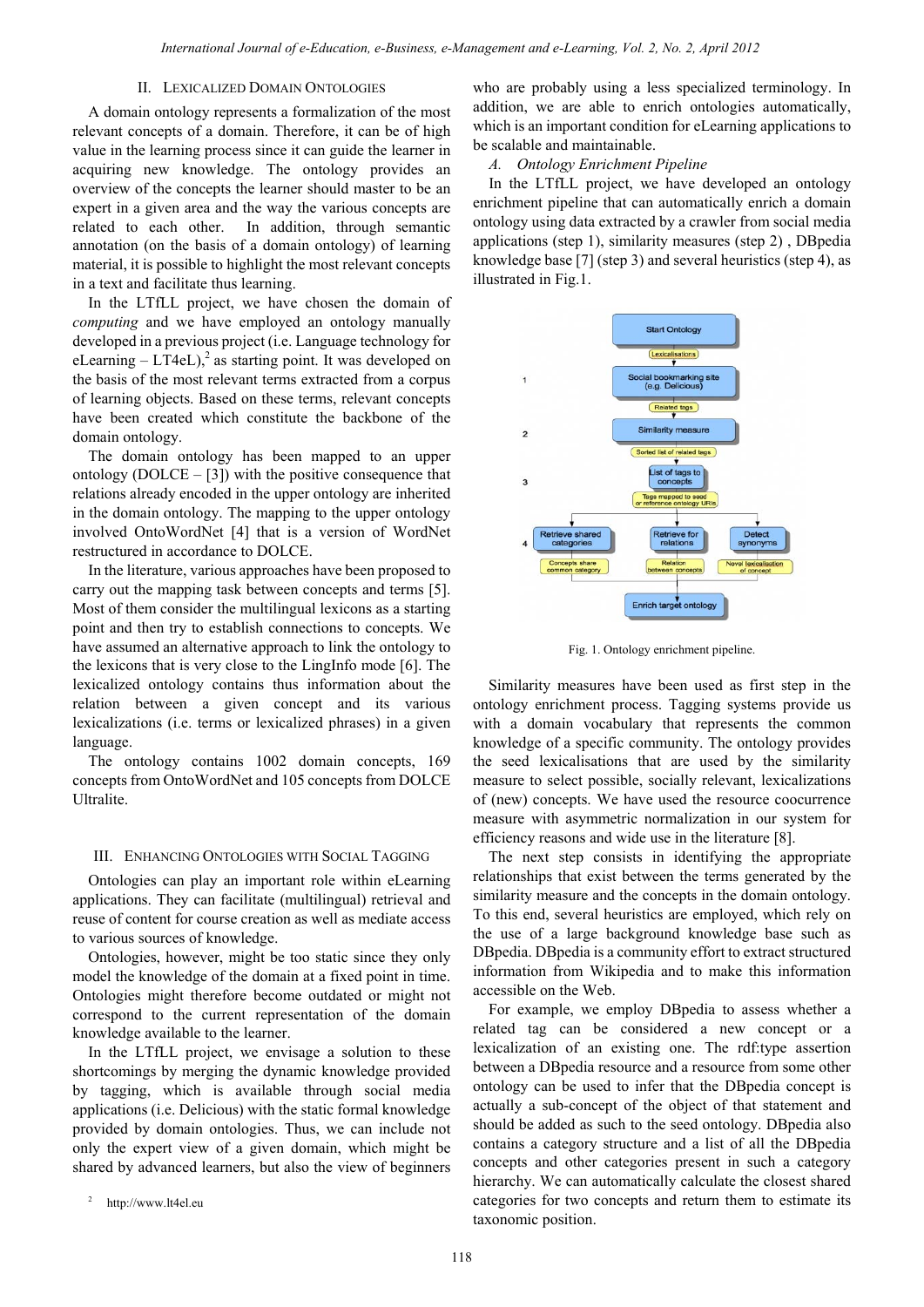A disambiguation component has been integrated in the ontology enrichment process in order to improve its precision. The context of the term is considered in order to associate the appropriate concept with the terms. It is thus possible to enrich the ontology with concepts that have ambiguous lexicalisations such as 'python' and 'java' amongst others.

These term-concept pairs are stored using the MOAT ontology [9]. It becomes possible to differentiate between global meanings as the list of all meanings that could be related to a tag and personal meanings related to a specific user or Community of Practice (CoP).

We have carried out an evaluation of the enrichment pipeline by comparing an ontology produced through a manual enrichment process carried out by an expert and the automatic enrichment process based on social tagging. It shows that the overlap between the two ontologies is minimal. The latter includes the vocabulary of the community of users, while the former includes very specialized tags provided by an expert. It is exactly this complementarity that we want to achieve by embedding concepts extracted from tags into an existing ontology and that we want to exploit in eLearning applications. We refer to [10] for further details.

# IV. KNOWLEDGE DISCOVERY

The ontology enriched with social tagging presented in the previous section constitutes the basis for a knowledge discovery service that has been developed within the LTfLL project. The domain ontology, which can be browsed by the learner, helps him to identify the main concepts in a domain, the relations among them and relevant resources (texts, videos, slides) that are associated with these concepts. It currently supports informal learning because it provides a more structured way to access content emerging from social media applications such as SlideShare, YouTube, Delicious and Bibsonomy. However, the service can also be employed to guide the learner through a repository of formal learning objects that are relevant for a given curriculum.

Fig. 2 shows the interface of the knowledge discovery service. The ontology is displayed as a graph and depicts the concepts and their relations to each other, allowing thus for an understanding of the meaning of the concepts.



Fig. 2. The knowledge discovery component.

We also provide the definition of a concept which we extract from Wikipedia. We distinguish between concepts coming from an expert-validated domain ontology (blue concepts) and concepts that have been automatically added (green concepts). This transparency in the origin of concepts supports the learner in balancing completeness with correctness and relevancy. Searching is performed either by clicking a concept or making a query: a list of resources best matching those concepts are retrieved.

# *A. Evaluation*

An evaluation of the ontology driven knowledge discovery component has been carried out with 12 beginners (Arts students) and 7 advanced learners (Computer Science students) in the context of a learning task (i.e. creating a website to present results from a research project). The knowledge discovery service was used by the learners to discover which techniques and tools might be useful for creating their website.

The knowledge discovery component was considered very useful for getting acquainted with a domain, since it helps the learner to easily identify how concepts are related to each other and what they mean. The advanced learners appreciated this component more than the novice learners.

The domain ontology is central in the knowledge discovery component while the definitions and learning materials offer the learner support by providing additional information on the selected concept. The ontology fragment assisted the learners in completing the learning task. Both the novice and the advanced learners agreed that concept browsing is useful in carrying out their task, the advanced learners being even significantly more positive than the novice learners. We refer to [11] for further details.

## V. SEMANTIC ANNOTATION

In a formal learning context, learners should be able to identify and master the relevant domain concepts that are present in the learning materials, which are part of the curriculum. In the LTfLL project, we have developed a semantic annotation service that supports the learner in this task. The understanding of the conceptual relations attested in a learning object is facilitated when they are annotated semantically. In addition their retrieval is improved through semantic search.

The enriched ontology, presented in section III, constitutes the basis for the automatic annotation of the learning objects. The domain concepts in the ontology are linked to the relevant lexicalizations in the text, making thus the implicit knowledge in the text, explicit. Formal learning resources are annotated with concepts from the domain ontology at either document, paragraph or sentence level.

The semantic annotation is implemented as a language pipe performing tokenization, POS tagging, lemmatization, concept annotation and co-referential annotation. The concept annotation is performed by means of regular expressions that assign the appropriate concept label to a sequence in the text. The grammars are created semi-automatically on the basis of the terms in the lexicalized ontology. Disambiguation rules have been implemented in order to solve the problem of ambiguity of the lexical items by relying on the context of their usage in the texts.

A problem with this annotation methodology is the sparseness of the annotation (about 2 domain concepts per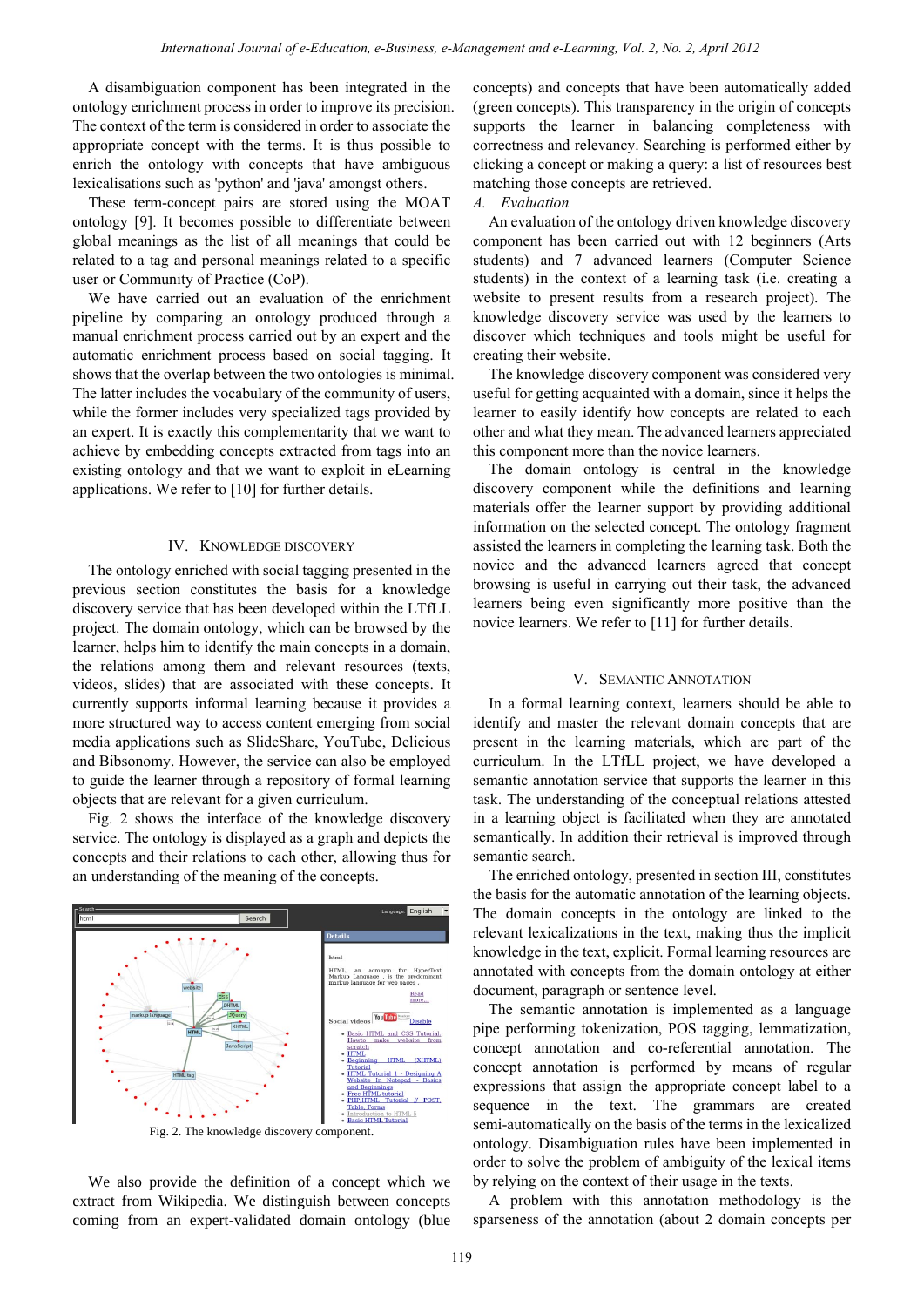sentence). This is not sufficient for extracting a conceptual network from a text, and for evaluating the concept distribution. We have thus decided to enhance the annotation pipeline with co-reference relations. The typical cases of co-reference which we encountered in the learning objects are: (1) co-reference between a term and a pronoun in which case the concept assigned to the term is shared with the pronoun; and (2) two terms are connected in which case the more general term receives as an annotation the concept assigned to the more specific term. The co-reference annotation module makes the concept annotation more detailed and allows for an extended coverage of the text (15% improvement). Herewicked basis is the control of e-Education, e-Business, e-Management and e-Learning, 1912, 2, No. 2, April 2012<br>
2. In the control of extending to concept the memoir theorem here the memoir and the control of extendin

# VI. POSITIONING THE LEARNER WITHIN CURRICULUM

The learner's positioning with respect to a curriculum is of a great importance in a lifelong learning context. In an informal learning context, the learner needs to achieve a certain level of competency and it is necessary to determine his prior knowledge. Similar needs arise in a formal context in the case of student mobility due to exchange programs. One way to assess the position of the learner within the curriculum is by means of grading of pre-course questionnaires by a tutor. This grading is tedious and time-consuming work.

The semantic annotation service presented in the previous section supports the tutor in the positioning task. It is possible to assess the level of knowledge of the learner by comparing the basic concepts in the curriculum and those present in the answers to the questionnaire.

More specifically, we assume that a curriculum consists of a set of topics related to the content of a course. Each topic is then associated with various learning materials – lectures, tests, descriptions of expected answers, etc. The learner needs to acquire at least two kinds of knowledge in his learning path: the domain knowledge and the skills necessary to apply the domain knowledge in a community of practice.

Our services focus on assessing the level of competence with respect to the domain knowledge, to this end, the curriculum needs to be annotated semantically. This is achieved by annotating all the learning objects related to the curriculum with concepts from the domain ontology, described in section III. In addition, the tutor creates a questionnaire that reflects the domain knowledge of the curriculum. Each question is also annotated with appropriate concepts and this is the case also for the answers provided by the learner. The annotation of the curriculum provides the level of competence to be covered in the course, while the annotation of the questionnaire's answers provides evidence for the competence of the learner.

A comparison is made to check whether the answers to the questions meet the requirements imposed by the curriculum. In this way, it is possible to assess automatically the level of competence of the learner. The tutor makes the final decision about the positioning of the learner on the basis of the provided information.

An added value of this approach is that some conceptual or terminological gaps and inconsistencies might be discovered in the curriculum itself.

### *A. Evaluation*

In order to evaluate the performance of the positioning services, 10 questions in the *computing* domain were given to Bulgarian students. About 10 answers per topic were considered and they were given to two tutors to grade them. First, we compared the concepts, present in the answers, to those required by the curriculum description. Then, we compared the automatic grading suggested by the service to the grading provided by the tutors.

The preliminary evaluation showed that pure automatic comparison might underestimate learner's knowledge; pure tutor grading ignores some aspects of learner's knowledge while putting more weight to others (i.e. verbose answers are positively evaluated even when they are not closely related to the curriculum). Our conclusion was that it could be useful to provide the tutor with the intersection list of concepts from the curriculum and the learners' answers. In this way, the tutor can analyze the concepts from the curriculum, which were mentioned in the answers as well as the list of the ones that were not mentioned. We refer to [12] for further details.

#### VII. SUPPORT IN COURSE CREATION

In the LTfLL project, services have been developed to help tutors creating courses in the *computing* domain. Often, tutors have to prepare their courses from scratch, without any assisting tools. Developing courses in this way takes a lot of time and it lacks continuity among the various learning tasks.

The services we have envisaged provide support to structure the content on a specific topic, to add related learning materials to the structure and to create a glossary.

The knowledge discovery process, presented in section IV, in combination with the semantic annotation of formal learning objects, discussed in section V, constitute the basis for these services. The domain ontology, which is a crucial component of the knowledge discovery process, represents the expert knowledge. Semantic search in the repository of annotated learning material is triggered by the ontology. Concepts from the ontology lead the user to those documents that are appropriate for his query either through semantic search or through ontology browsing. In this way, the reuse of learning objects in course creation is facilitated.

#### *A. Evaluation*

The services have been evaluated by two groups of users: a group of five teachers and a group of three managers.

We evaluated the following functionalities: relevance of the learning material with respect to a domain topic; relevance of the retrieved material; suitability of the ontology for structuring a lecture in the chosen domain; visualization of the interface; combination between ontology browsing and semantic search.

We assumed that the combination of semantic search and ontology browsing would support the tutors in the process of finding the relevant materials and structuring the course in a better way than without our services.

We expected differences between the two groups in their preferences. For some tutors, semantic search would be more